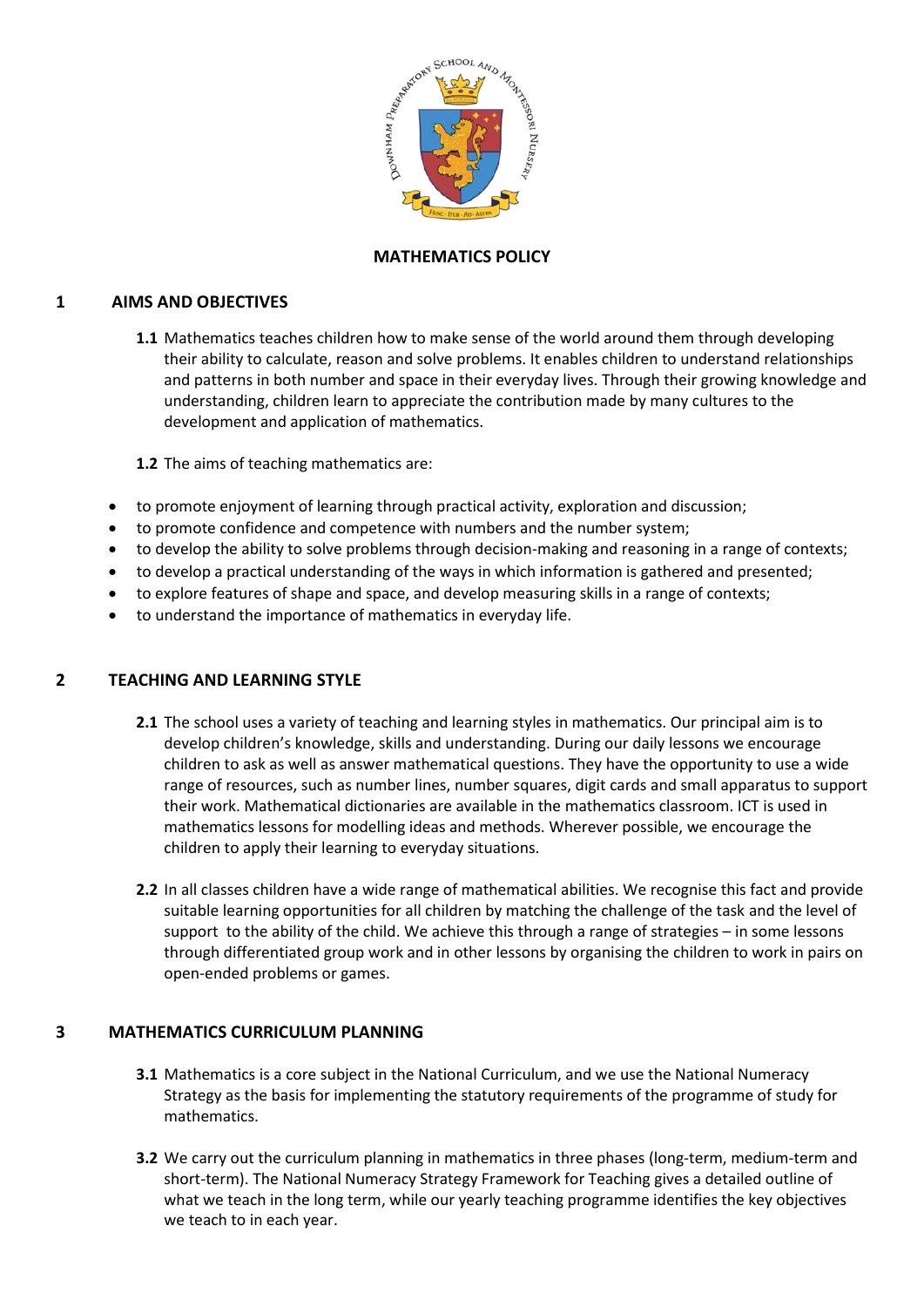- **3.3** Our medium-term mathematics plans, which are adopted from the Framework, and give details of the main teaching objectives for each term, define what we teach. They ensure an appropriate balance and distribution of work across each term. These plans are kept and reviewed by the subject leader.
- **3.4** It is the subject teacher who completes the weekly plans for the teaching of mathematics. These weekly plans list the specific learning objectives and expected outcomes for each lesson, and give details of how the lessons are to be taught. The subject teacher keeps these individual plans, and will often discuss them with the subject leader on an informal basis.

# **4 THE FOUNDATION STAGE**

**4.1** We teach mathematics in our reception class. As the class is part of the Foundation Stage of the National Curriculum, we relate the mathematical aspects of the children's work to the objectives set out in the Early Learning Goals, which underpin the curriculum planning for children aged three to five. We give all the children ample opportunity to develop their understanding of number, measurement, pattern, shape and space, through varied activities that allow them to enjoy, explore, practise and talk confidently about mathematics.

In addition to this we aim for the following targets by the end of Reception:

- To be able to count in 2s, 5s and 10s.
- To add and subtract numbers up to 1000 using the Dienes Blocks and record answers correctly on squared paper, forming the numbers correctly.
- To know the months of the year in order.
- To tell the time to O'clock, half past, quarter to and quarter past and begin to count round the clock in 5 minute intervals

## **5 CONTRIBUTION OF MATHEMATICS TO TEACHING IN OTHER CURRICULUM AREAS**

## **5.1 English**

 The teaching of Mathematics contributes significantly to children's understanding of English in our school by actively promoting the skills of reading, writing, speaking and listening. For example, in mathematics lessons we expect children to read and interpret problems, in order to identify the mathematics involved. They are also improving their command of English when they explain and present their work to others during plenary sessions. In English lessons, too, maths can contribute: younger children enjoy stories and rhyme that rely on counting and sequencing, while older children encounter mathematical vocabulary, graphs and charts when reading non-fiction texts.

## **5.2 Personal, social and health education (PSHE) and citizenship**

 Mathematics contributes to the teaching of PSHE and citizenship. The work that children do outside their normal lessons encourages independent study and helps them to become increasingly responsible for their own learning. The planned activities that children do within the classroom encourage them to work together and respect each other's views. We present older children with real-life situations in their mathematics work on the spending of money.

## **5.3 Spiritual, moral, social and cultural development**

 The teaching of mathematics supports the social development of our children through the way we expect them to work with each other in lessons. We group children so that they work together, and we give them the chance to discuss their ideas and results. The study of famous mathematicians around the world contributes to the cultural development of our children.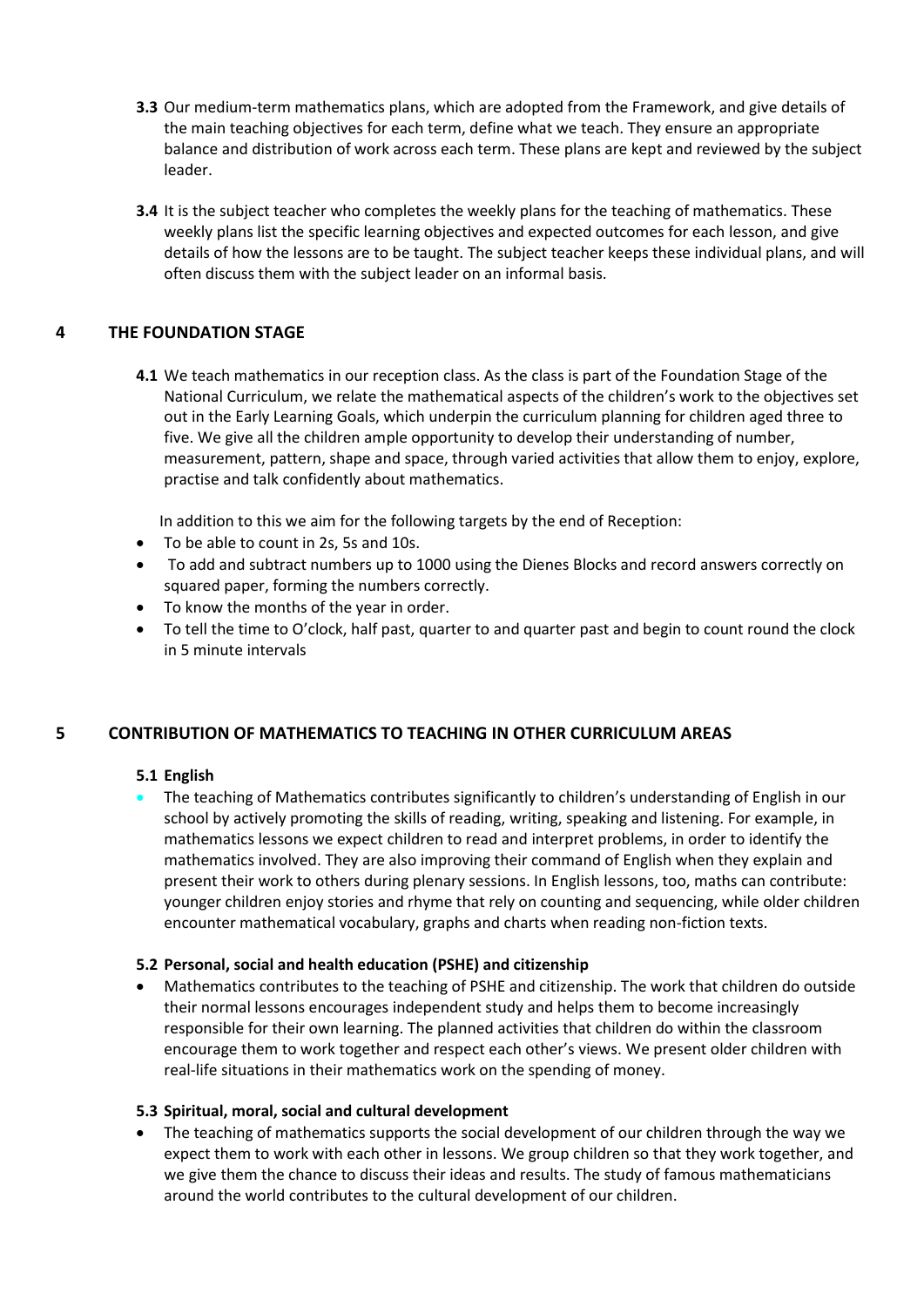## **6 MATHEMATICS AND ICT**

**6.1** Information and communication technology enhances the teaching of mathematics significantly, because ICT is particularly useful for mathematical tasks. It also offers ways of impacting on learning which are not possible with conventional methods. Teachers can use software to present information visually, dynamically and interactively, so that children understand concepts more quickly. Younger children use ICT to communicate results with appropriate mathematical symbols. Older children use it to produce graphs and tables when explaining their results, or when creating repeating patterns, such as tessellations. When working on control, children can use both standard and non-standard measures for distance and angle. They can also use simulations to identify patterns and relationships.

#### **7 MATHEMATICS AND INCLUSION**

- **7.1** At our school we teach mathematics to all children, whatever their ability and individual needs. Mathematics forms part of the school curriculum policy to provide a broad and balanced education to all children. Through our mathematics teaching we provide learning opportunities that enable all pupils to make good progress.
- **7.2** When progress falls significantly outside the expected range, the child may have special educational needs. Our assessment process looks at a range of factors – classroom organisation, teaching materials, teaching style, and differentiation – so that we can take some additional or different action to enable the child to learn more effectively. Assessment against the National Curriculum allows us to consider each child's attainment and progress against expected levels. This ensures that our teaching is matched to the child's needs.
- **7.3** We enable all pupils to have access to the full range of activities involved in learning mathematics. Where children are to participate in activities outside the classroom (a 'maths trail', for example) we carry out a risk assessment prior to the activity, to ensure that the activity is safe and appropriate for all pupils.

#### **8 ASSESSMENT FOR LEARNING**

- **8.1** Teachers will assess children's work in mathematics from three aspects (long-term, medium-term and short-term). We use short-term assessments to help us adjust our daily plans. These short-term assessments are closely matched to the teaching objectives.
- **8.2** We make medium-term assessments to measure progress against the key objectives, and to help us plan the next unit of work. We use the class record of the key objectives as the recording format for this.

**8.3** From Summer Term 2018 pupils will be assessed twice a year using GLS Assessments. These papers cover all areas of the National curriculum in Mathematics. The scores are standardised and a written report is received for each child detailing attainment, progress, learning styles, strength and weaknesses. One of the Mathematics schemes of work we use is Headstart, it is written to match the National Curriculum. At the end of each term there is a test to assess progress and attainment in the areas of the curriculum taught during the term.